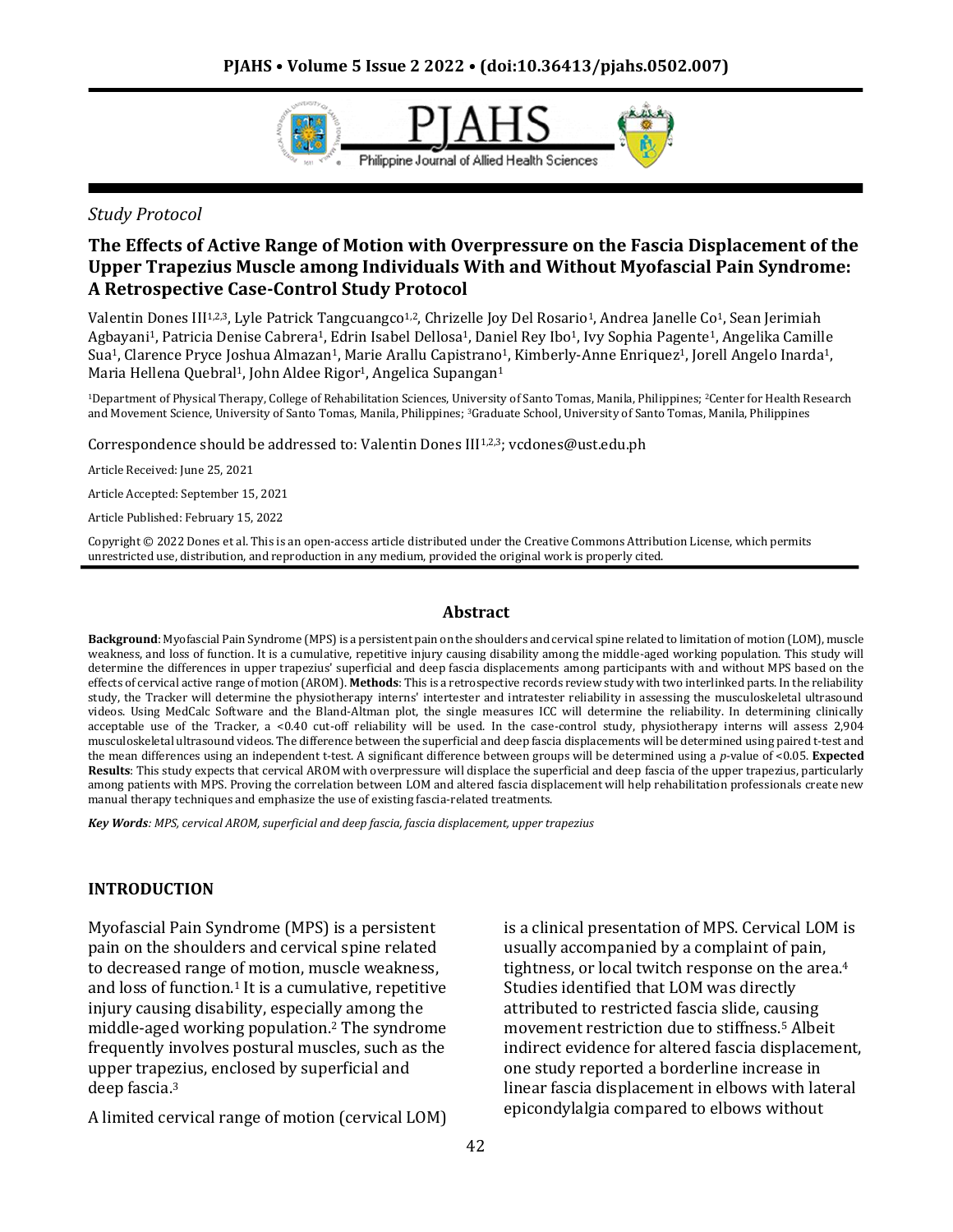lateral epicondylalgia (*p*=0.06). An altered fascia displacement may be present in 102 participants with and without a clinically diagnosed musculoskeletal condition.<sup>6</sup> A study reported a 20% decrease in thoracolumbar fascia mobility and shear strain of participants with chronic low back pain after repeated trunk flexion and extension.<sup>7</sup>

Another main feature of MPS is the presence of Myofascial trigger points (MTrPs). MTrPs are due to muscle overuse or trauma, psychological stress from worksite tasks, daily lifting of heavy objects, or sustained repetitive activities.1 These are associated with adhesion points in the fascia forming a new line of force within it, limiting its mobility; thus, causing myofascial restrictions promoting dysfunctional movement patterns and limiting the range of motion (ROM).8,9

The superficial fascia, also termed subcutaneous tissue, is the structure that links the skin with the bone to the deep fascia.<sup>10</sup> The structural link between the superficial fascia and muscle suggests that muscle motions could affect the superficial fascia.<sup>11</sup> Meanwhile, the deep fascia covering the upper trapezius can possess adhesion points from repetitive strain injuries that cause myofascial restrictions and dysfunctional movement patterns.8,9 The fascia displacement is influenced by subtle movements produced by the three-layered mobile collagen bundles.<sup>12</sup> These enable the fascia to move easily without too much friction with adjacent layers.<sup>9</sup> Correspondingly, the fascia tightens and loses its pliability because of postural malpositioning and repetitive strain injuries.<sup>13</sup>

The superficial and deep fascia displacements can be scanned in real-time using musculoskeletal ultrasound (MSUS). An MSUS provides high-resolution images, allowing sequential evaluations of the individual's musculoskeletal system.<sup>14</sup> The fascia appears as hyperechoic lines on hypoechoic striated muscles.<sup>15</sup> Intratester and intertester reliability of the sonographers were pronounced to be good to excellent in one study (ICC of the first examiner = 0.92-0.96; ICC of the second examiner = 0.86-0.98) in measuring upper trapezius' thickness measurements.<sup>14</sup>

A pilot study that used the Tracker by Douglas Brown and Wolfgang Christian concluded that the software might be a valuable tool for quantifying deep fascia displacement due to its high intratester and intertester reliability.<sup>16</sup> This measures the fascia displacement on MSUS images using cross-correlation techniques.<sup>14</sup> Several studies have revealed that software operators have high reliability in measuring fascia displacement at L2-L3 interspace, gastrocnemius, and fascia lata.17-19 The software converts the fascia displacement into data points, enabling comparison between normal and limited mobility.<sup>20</sup>

At present, the superficial and deep fascia displacement of the upper trapezius at the end of active cervical movement has not been investigated. We hypothesize that decreased fascia displacement may be associated with reduced movement. By this, the study aims to determine the differences in upper trapezius' superficial and deep fascia displacement in participants with and without MPS using the Tracker as an effect of cervical AROM.

This study will primarily investigate the role of fascia movement on the upper trapezius' superficial and deep fascia on patients with and without MPS during cervical AROM with overpressure. Significantly restricted fascia movement in MPS than non-MPS participants could characterize MPS clinically. Furthermore, this study is delimited on diagnostic accuracy (i.e., sensitivity, specificity, likelihood ratios) of musculoskeletal ultrasound in examining the presence of MPS.

## **METHODS**

**Protocol Trial Registry.** This study has been registered in the Philippine Health Research Registry with the registry ID of PHRR210302- 003264.

**Ethical Considerations.** The study, with protocol number SI-2020-046-R2, has been authorized by the Ethics Review Committee of the University of Santo Tomas-College of Rehabilitation Sciences (UST-CRS). This study will be conducted according to the Declaration of Helsinki, Good Clinical Practice Guidelines of the Philippine Health Research Ethics Board, and the Data Privacy Act of 2012.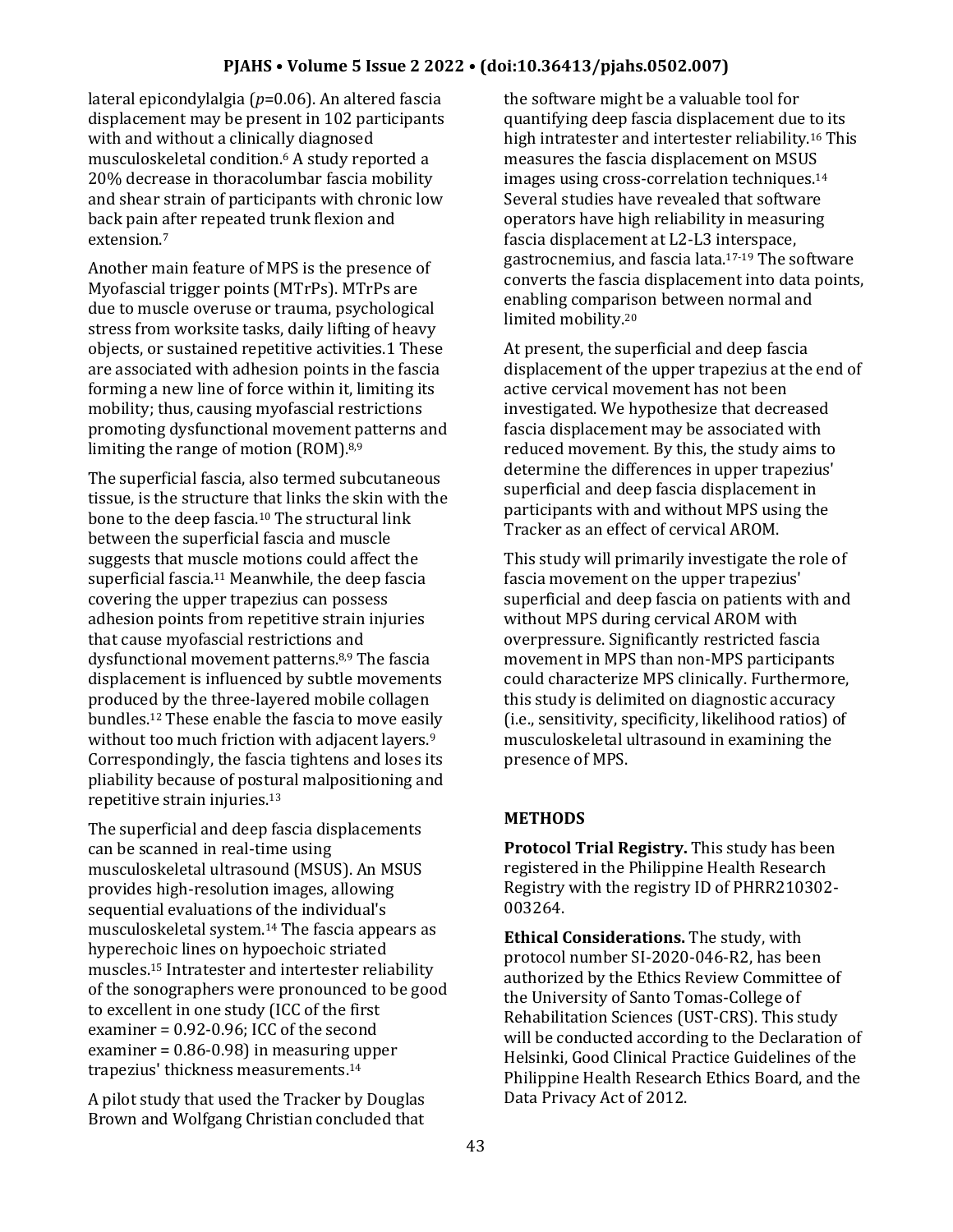**Study Design**. This research is a retrospective records review of non-analyzed 7,560 MSUS videos of 360 participants with and without MPS. Particularly, this consists of two interlinked parts - the reliability study and the case-control study.

**Participant Recruitment and Selection**. This study selected 360 participants using purposive sampling. In the process, pamphlets were distributed face-to-face, and online posters were shared through social media platforms. The scanning was done at the Physiotherapy Skills Laboratory of the University of Santo Tomas.

This study included 180 MPS patients who met at least five major and one minor of Simon's MPS diagnostic criteria.<sup>21</sup> The major criteria consist of pain in the upper trapezius, referred pain in an expected body area from a trigger point, presence of spot tenderness along the length of a taut band, limited cervical ROM, and a palpable taut band on the upper trapezius muscle. In comparison, the minor criteria include a jump sign on the tender spot, symptom reproduction by pressure application on the tender spot, and reduced pain when stretching the affected muscle.

The 180 non-MPS participants had no cervical pain, cervical movement restrictions, pain, nor tenderness on both shoulders. Furthermore, this study did not include participants with musculoskeletal conditions that can mimic MPS signs and symptoms based on the participants' self-report including fibromyalgia, cervical strains and sprains, tension headache, regional pain syndrome, whiplash injury, cervical radiculopathy, spinal abnormalities, and spinal surgery within the past six months. Likewise, it excluded participants who were pregnant or who received physical therapy in the past six months.

**Acquisition of MSUS Videos.** The MSUS videos were obtained from both MPS and non-MPS participants. While seated, the participants were instructed to perform two sets of cervical movements. Each set included these cervical movements: flexion, extension, right lateral flexion, left lateral flexion, right rotation, and left rotation. Using a metronome, the participants completed all cervical movements at 5-second intervals. From the third to the fifth second, the

research assistant applied overpressure to the participant's head. The upper trapezius' superficial and deep fascia were then scanned using the HS1 Konica Minolta MSUS machine, which had a linear-array broadband transducer with a frequency range of 5-14 MHz. At the middle-upper border of the shoulder, the linear transducer head was positioned at a right angle during cervical flexion and extension and parallel during cervical lateral flexion and rotation to the upper trapezius muscle. The PT-Sonographer scanned the right shoulder followed by the left shoulder while the participant performed all the cervical movements. As instructed, the participants repeated all the cervical movements three times without resting.

#### **Outcome Measures**

*Tracking Software.* The Tracker is a modeling tool for analyzing images and videos, which is developed by Wolfgang Christian and Douglas Brown and included in the Java Code Library of Open Source Physics.<sup>20</sup> Using this tracking software, the physiotherapy interns will identify and mark the feature of interest on the MSUS video start frame. The Tracker, by design, will follow the feature of interest frame-by-frame using the cross-correlation technique until the end of the MSUS video and will measure the superficial and deep fascia displacement in millimeters.

*Assessors*. Using the Tracker, six physiotherapy interns will quantify the superficial fascia displacements, and six physiotherapy interns will quantify the deep fascia displacements at the end of cervical AROM.

*Tracking***.** The physiotherapy interns will identify the test image (Figure 1) on the MSUS video using the Tracker. The physiotherapy interns will set these coordinate axes:

a. The X-axis on the identified superficial and deep fascia, and;

b. The Y-axis at point 424 (the screen's center).

A match between the test image and the search area will be made. The Tracker will utilize the differences between the Red Blue Green (RGB) values to fit the test image and the search area. The RGB difference will be determined by the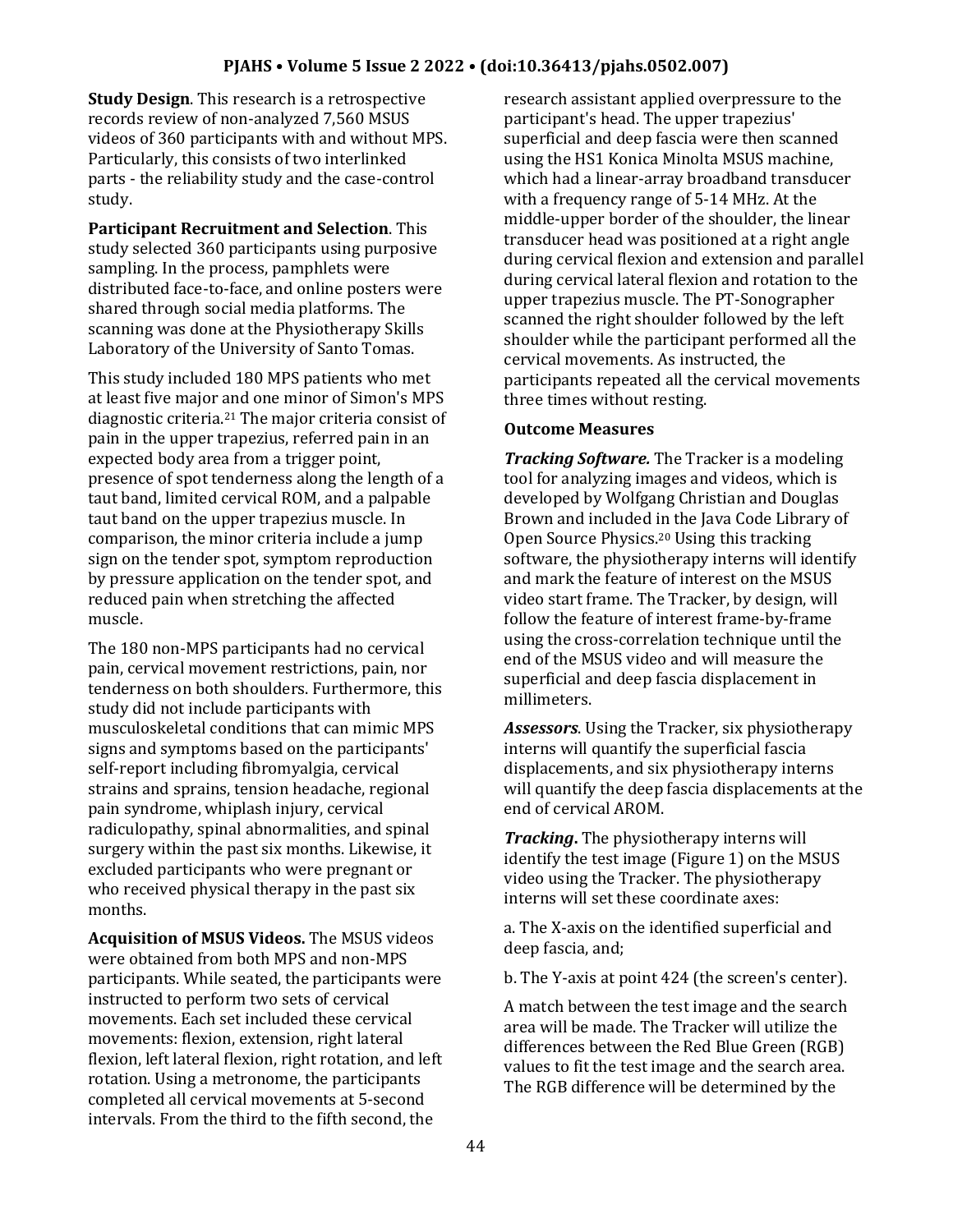**Fig. 1**. Tracking of MSUS Image Using Tracker © V.D.



Note: The test image (dot) is at the zero-coordinate axis (purple cross). The search area surrounds the test image. The X-axis (blue & red dot) is on the superficial and deep fascia, respectively. The Y-axis (vertical purple line) is at point 424, the center of the screen. The template (broken lines) encloses the deep and superficial fascia above the upper trapezius (yellow dot).

pixels. The RGB difference will be calculated using the following formula:

RGB difference =  $\sum$  [( $\Delta$ Ri)<sup>2</sup> + ( $\Delta$ Gi)<sup>2</sup> + ( $\Delta$ Bi)<sup>2</sup>

Where:

i repeats over all pixels

 $\Delta R_i$  = Red<sub>i (test image)</sub> - Red<sub>i (template)</sub>

 $\Delta G_i$  = Green<sub>i (test image)</sub> - Green<sub>i (template)</sub>

 $\Delta B_i$  = Blue<sub>i</sub> (test image) - Blue<sub>i</sub> (template)

The Tracker will determine the best match score using this formula:

> Match score = (mean RGB difference / match RGB difference) -1

The 20 % evolution rate will be used so that the new template will contain 20% of the matched image and 80% of the previous template. The auto mark will be set to at least four, indicating that the Tracker will automatically mark the next template. The Tracker will quantify the distance between the two distant x-axis mass displacements (see Figure 2). The total displacement of the test image will be equal to the sum of the individual x-displacements.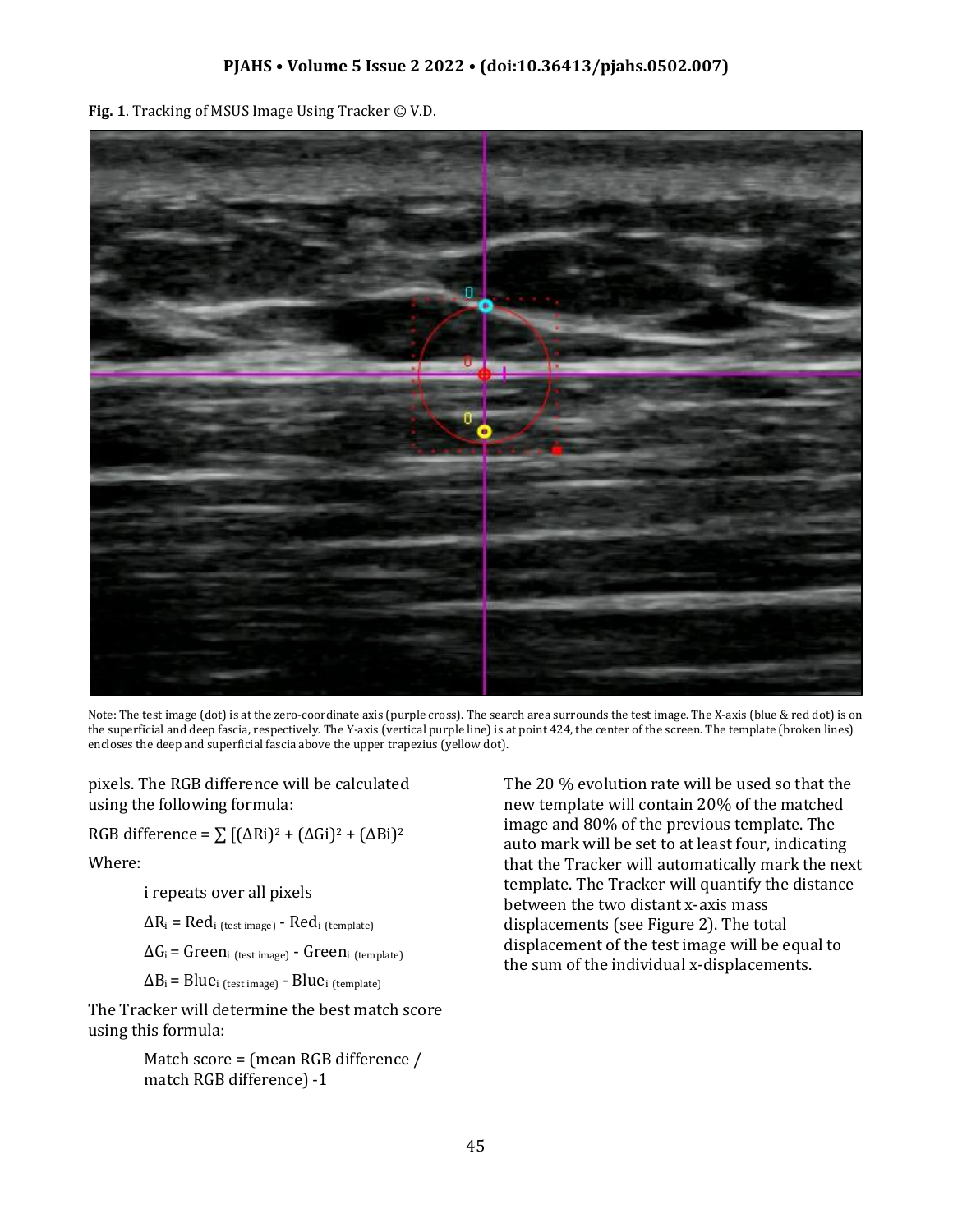**Fig. 2.** Displacement of Fascia © V.D



Note: The two extreme displacements reflect the test images' farthest displacement from the zero-coordinate axis. The y-axis represents the horizontal displacement from the zero-coordinate axis measured in millimeters. The x-axis represents the time measured in seconds. The combined values are equal to the test image's total displacement.

# **Sample Size Calculation**.

# *Part 1: Intra Reliability and Inter Reliability*

*Testing.* For each level of fascia displacement, six physiotherapy interns will read 19 MSUS videos to determine their intertester reliability. The sample size calculator by Arifin<sup>22</sup> determined the number of MSUS videos to be assessed by the physiotherapy interns. These determinants were used in the sample size calculation:

- a. Minimum acceptable kappa of 0.40
- b. Expected reliability of 0.70
- c. 0.05 significance level (two-tailed)
- d. Power equal to 0.80
- e. Number of raters/repetitions per subject: 6
- f. Drop-out of 10%

*For Part 2: Case-Control Study.* The PT-Sonographer scanned 600 shoulders of 300 participants*.* Out of 7200 total videos collected, 2,904 videos will be assessed. The number of MSUS videos per cervical movement was determined using G\*Power 3.9.1.2.23 These determinants were used in the sample size calculation:

a. The difference between two independent means

- b. One-tailed independent samples t-test
- c. A-priori power analysis
- d. A moderate effect size equal to 0.30
- e. 0.05 alpha value
- f. Power equal to 0.95
- g. Allocation ratio N2/N1 of 1

**Part 1: Intra Reliability and Inter Reliability Testing.** Each physiotherapy intern will read 19 MSUS videos three times to determine their intratester reliability. To prevent recall bias, the physiotherapy interns should either:

a. Quantify the fascia displacement of all five MSUS videos before proceeding to the second round MSUS reading or;

b. Read the same MSUS video one hour apart.

*Procedures.* Given the three years of experience of the primary investigator on using musculoskeletal ultrasound, the physiotherapy interns will undergo training focused on quantifying the superficial and deep fascia displacements using the Tracker. The training will proceed:

a. Didactics of tracking MSUS videos for 30 minutes.

The physiotherapy interns will learn the basic principles and the procedure in quantifying the superficial and deep fascia displacements using the Tracker.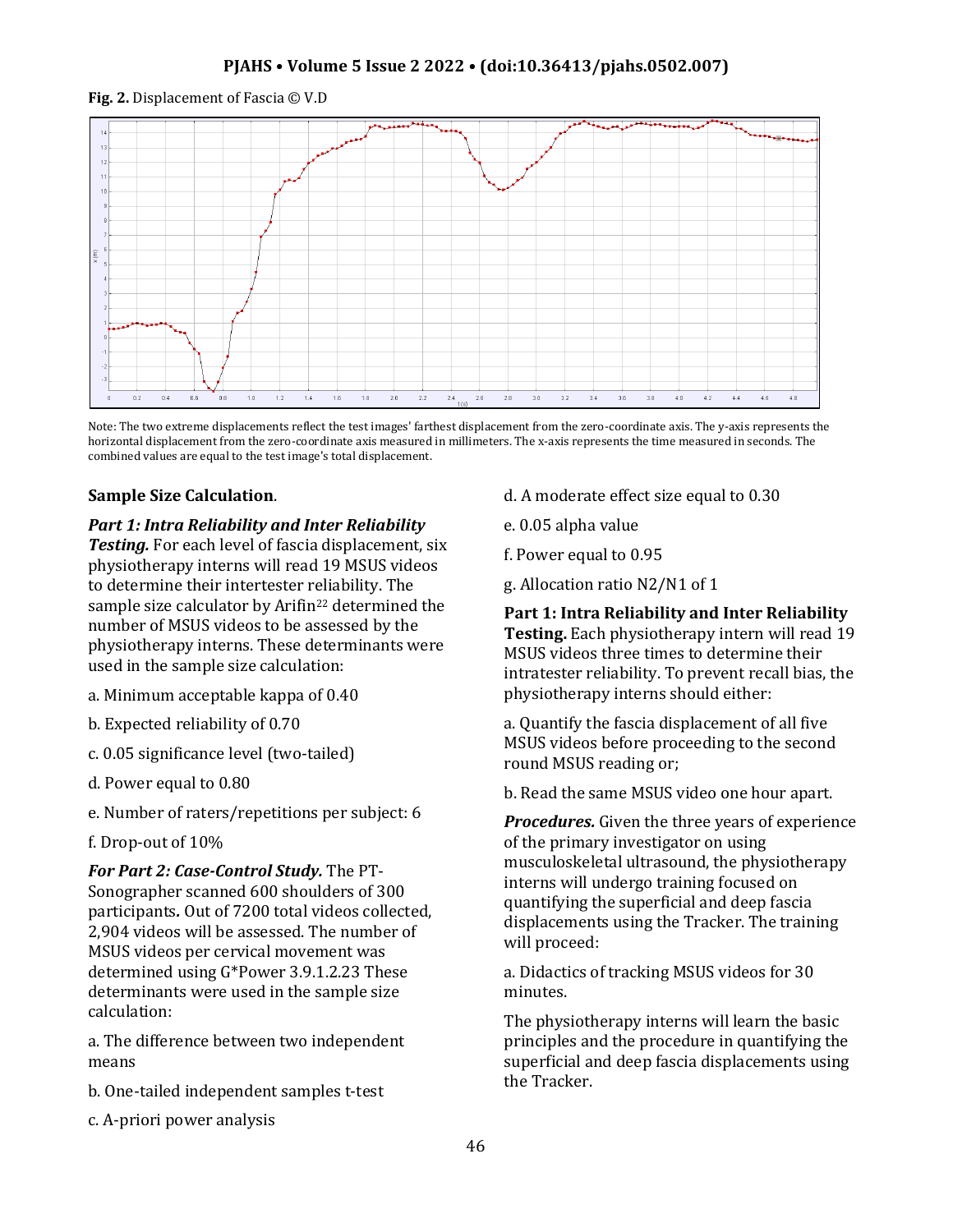b. Guided tracking of superficial and deep fascia displacements of five pre-determined MSUS videos.

The primary investigator will select five MSUS videos and identify the test image on the superficial and deep fascia with the physiotherapy interns before tracking the MSUS videos.

c. Random guided tracking of five MSUS videos showing superficial fascia displacement and five MSUS videos showing deep fascia displacement.

The primary investigator will guide the physiotherapy interns to identify the test image on the MSUS videos. A volunteer from the physiotherapy interns will select an MSUS video whose test image is challenging to identify.

The primary investigator will randomly select 19 MSUS videos from 360 MSUS videos using a random number generator. He will then send restricted Google Drive Folder links containing the 19 coded MSUS videos (10 MPS: 9 non-MPS) to the physiotherapy interns.

For each level of fascia displacement, six physiotherapy interns will determine their intertester reliability by reading 19 MSUS videos using the Tracker. While for their intratester reliability, they will determine it by reading each of the five MSUS videos with a Tracker thrice at least one hour apart.

*Statistical Analysis Used.* MedCalc Statistical Software Version 20.009 in Windows will be used in determining the reliability of the 12 physiotherapists. The Bland-Altman plot or difference plot will determine the intratester reliability and compare the rater's two measurement techniques.<sup>24</sup> Confidence intervals will be displayed for the average difference and the limits of agreement. A *p*-value <0.05 indicates a significant difference between measurements.

The assessors will determine the direction and quantify three times the upper trapezius' superficial and deep fascia displacement. The agreement of those scores will be evaluated. The ICC will determine the intertester reliability of the three assessors in quantifying the linear displacement of the fascia using the Tracker.<sup>24</sup> The ICC scores will be interpreted as poor if

<0.20, fair if 0.21-0.40, moderate if 0.41-0.60, good if 0.61-0.80, and very good if 0.81-1.00.<sup>24</sup> Stochkendahl's recommended cut-off reliability score of <0.40 will determine clinically useful evaluation tools.<sup>25</sup>

# **Part 2: Case-Control Study**

*Procedures.* The primary investigator will randomly select 2,904 MSUS from 7,200 MSUS videos using a random number generator.<sup>21</sup> The primary investigator will then send restricted Google Drive Folder links to the physiotherapy interns with the coded MSUS videos (1,452 MPS: 1,452 non-MPS). Afterward, for each cervical movement, clinical diagnosis, and fascia level, the differences between the superficial and deep fascia displacements of 121 MSUS videos in the first set and 121 MSUS videos in the second set will be determined.

*Statistical Analysis Used.* The demographic characteristics of participants (i.e., age, gender, chronicity, bilaterality of symptoms, and occupation) in both the MPS and non-MPS groups will be presented using descriptive statistics.

MPS and non-MPS participants will be matched based on age and gender. Furthermore, MedCalc Statistical Software Version 20.009 in Windows will analyze the data using paired samples t-test to determine the differences in the superficial and deep fascia displacements between the first and second sets of MSUS videos. The difference in mean superficial and deep fascia displacements between MPS and non-MPS groups will be compared using an independent samples t-test. A *p*-value of <0.05 will indicate a significant difference.

Additionally, a subgroup analysis will be performed based on the chronicity of symptoms.

# **EXPECTED RESULTS**

The authors expect that cervical AROM with overpressure will cause displacement of the superficial and deep fascia of the upper trapezius muscle, particularly in patients with MPS. Proving a statistical correlation between LOM and altered fascia displacement will help in characterizing MPS objectively and clinically. Also, it will assist rehabilitation professionals in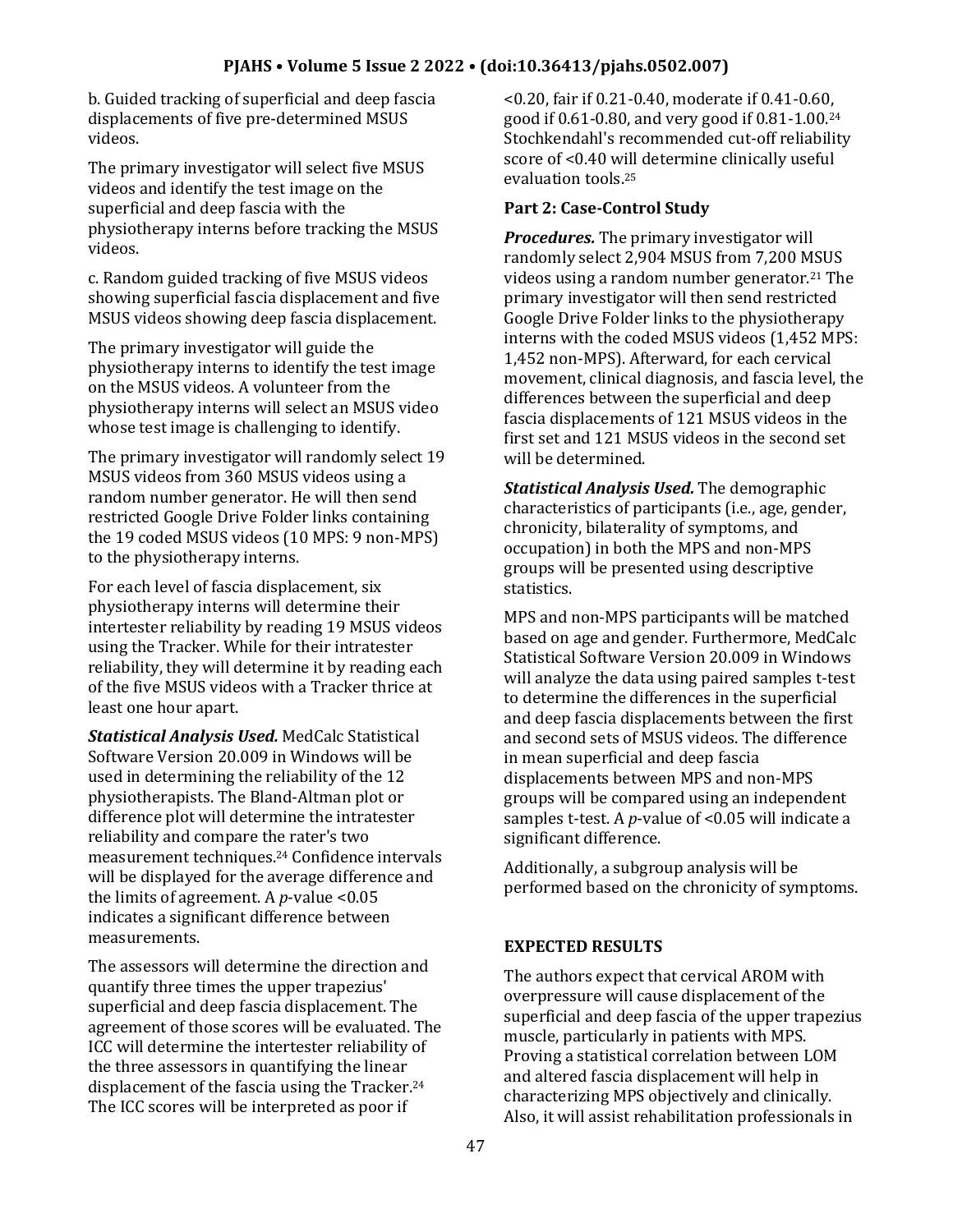emphasizing the use of treatments and even creating new manual therapy techniques that will improve fascia mobility.

# **Individual author's contributions**

V.D., L.,T; Conceptualized the research's overall idea, wrote the research proposal, supervised the performance of the entire research study, supervised the co-authors in performing experiments, revisions, and write-up; C.D., A.C; Served as the liaison between the author and the co-authors, distributed and assigned co-authors for equal assignment and work distribution, reviewed resources for the related literature of the study for instrumentation and analytic purposes, managed and administered the indentures such as informed consent forms and requisite documents for the proposal, developed and designed the methodological framework of the study; S.A., P.C., E.D., D.I., I.P., A.S. C.A., M.C., K.E. J.I. M.Q., J.R., A.S.; reviewed resources for the related literature of the study for instrumentation and analytic purposes, managed and administered the indentures such as informed consent forms and requisite documents for the proposal, developed and designed the methodological framework of the study; P.C., E.D., D.I.; initiated the creation of visualization and data presentation through tables and illustrations.

## **Disclosure statement**

The authors declare this study is not funded by any government and non-government organization or institution.

# **Conflicts of interest**

The primary investigator of this study, Prof. Valentin C. Dones III, Ph.D., is a member of the Review Board of The Philippine Journal of Allied Health Sciences (PJAHS). Mr. Lyle Patrick Tangcuangco, MSPT, is also a member of the Editorial Staff of PJAHS.

The student authors declare and certify that they have no affiliations nor involvement in any organization or institution with a financial interest, such as educational grants, honoraria,

membership, employment, consultancies, equity interests, and patent license agreements, and non-financial interest, including personal or professional relationships, knowledge, and beliefs, relative to the research topic and the materials discussed in this manuscript.

# **Supplementary Material**

**[Supplementary Material A.](https://drive.google.com/file/d/1HkBmpmACXDiSae2cJCauz0oetUl6a39Z/view?usp=sharing)** Guidelines for [Reporting Reliability and Agreement Studies](https://drive.google.com/file/d/1HkBmpmACXDiSae2cJCauz0oetUl6a39Z/view?usp=sharing)  (GRRAS)- [For the Reliability Testing.](https://drive.google.com/file/d/1HkBmpmACXDiSae2cJCauz0oetUl6a39Z/view?usp=sharing)

## **References**

- 1. Jafri MS. Mechanisms of Myofascial Pain. International Scholarly Research Notices. 2014;2014. DOI: 10.1155/2014/523924.
- 2. Lalchhuanmawia A. Myofascial Pain Syndrome: Physical Activity, Nutrition and Health. American Journal of Sports Science and Medicine. 2019 Feb 22;7(1):20-2. DOI: 10.12691/ajssm-7-1-4.
- 3. Adigozali H, Shadmehr A, Ebrahimi E, Rezasoltani A, Naderi F. Reliability of assessment of upper trapezius morphology, its mechanical properties and blood flow in female patients with myofascial pain syndrome using ultrasonography. Journal of Bodywork and Movement Therapies. 2017 Jan 1;21(1):35-40. DOI: 10.1016/j.jbmt.2016.04.010.
- 4. Touma J, May T, Isaacson AC. Cervical Myofascial Pain. In: StatPearls. StatPearls Publishing, Treasure Island (FL); 2020.
- 5. Shah JP, Thaker N, Heimur J, Aredo JV, Sikdar S, Gerber L. Myofascial trigger points then and now: a historical and scientific perspective. Physical Medicine and Rehabilitation. 2015 Jul 1;7(7):746-61. DOI: 10.1016/j.pmrj.2015.01.024.
- 6. Dones VC, Grimmer K, Thoirs K, Suarez CG, Luker J. The diagnostic validity of musculoskeletal ultrasound in lateral epicondylalgia: a systematic review. BMC Medical Imaging. 2014 Dec;14(1):1-1. DOI: 10.1186/1471-2342-14-10.
- 7. Langevin HM, Fox JR, Koptiuch C, Badger GJ, Greenan-Naumann AC, Bouffard NA, et al. Reduced thoracolumbar fascia shear strain in human chronic low back pain. BMC Musculoskeletal Disorders. 2011 Dec;12(1):1-1. DOI: 10.1186/1471-2474-12-203.
- 8. Stecco A, Gesi M, Stecco C, Stern R. Fascial components of the Myofascial Pain Syndrome. Current Pain and Headache Reports. 2013 Aug 1;17(8):352. DOI 10.1007/s11916-013-0352-9.
- 9. Mauntel TC, Clark MA, Padua DA. Effectiveness of myofascial release therapies on physical performance measurements: A systematic review. Athletic Training